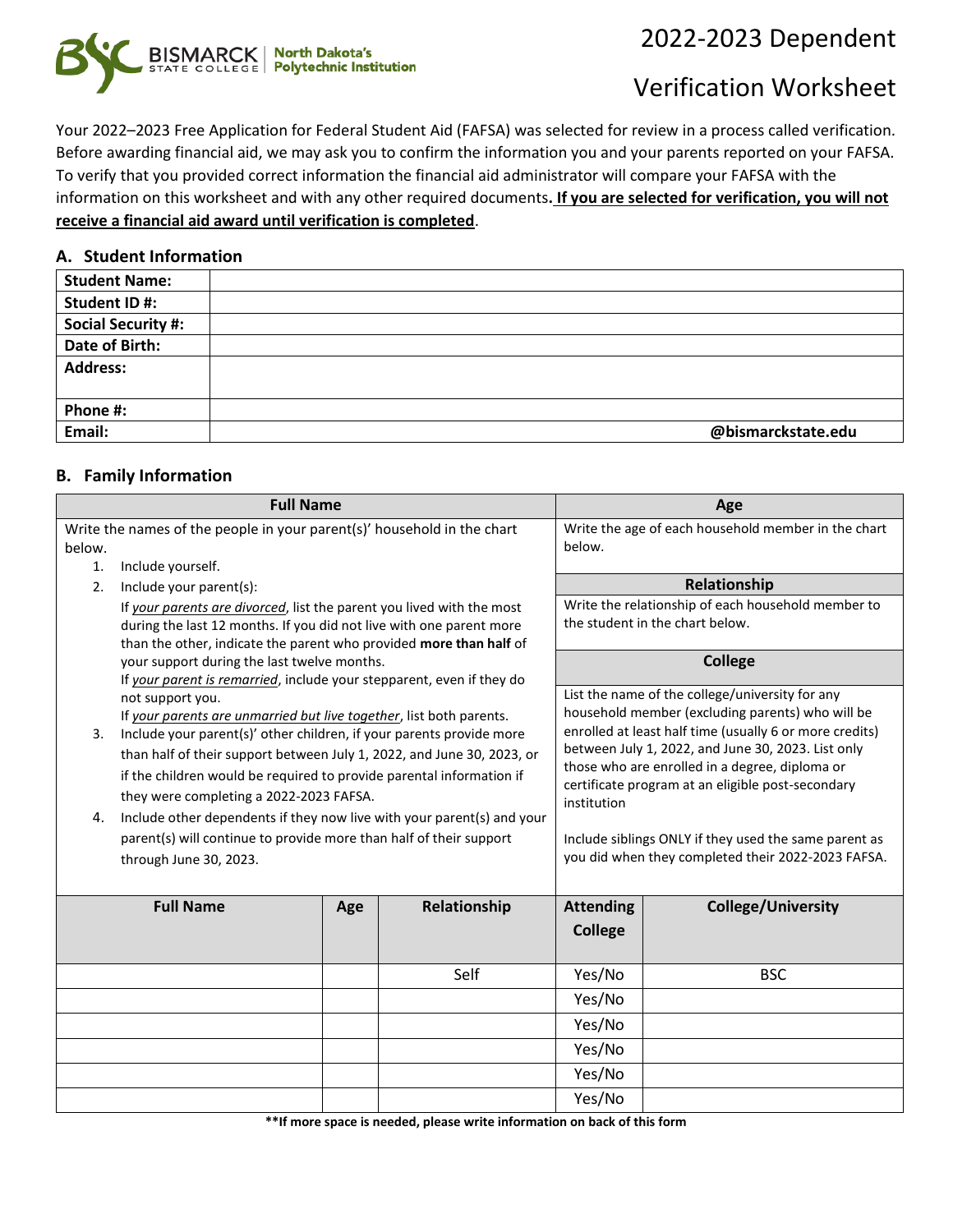### **C. Student and Parent 2020 Tax Filing Status**

| <b>STUDENT</b>                                                |                      | <b>PARENT(S)</b>                                            |                      |  |
|---------------------------------------------------------------|----------------------|-------------------------------------------------------------|----------------------|--|
| If you Filed 2020 Taxes with IRS (Select one box only):       |                      | If you Filed 2020 Taxes with IRS (Select one box only):     |                      |  |
| I Used the IRS data retrieval tool on my FAFSA                |                      | We/I used the IRS data retrieval tool on my FAFSA           |                      |  |
| I did not use the IRS date retrieval tool initially, but have |                      | We/I did not use the IRS date retrieval tool initially, but |                      |  |
| now made corrections to my FAFSA using that process.          |                      | have now made corrections to my FAFSA using that            |                      |  |
| Date Correction Made:                                         |                      | process. Date Correction Made:                              |                      |  |
| $\Box$ I have included an official 2020 IRS Tax Return        |                      | We/I have included an official 2020 IRS Tax Return          |                      |  |
| Transcript or Signed copy of 2020 Income Tax Return           |                      | Transcript or a Signed copy of 2020 Income Tax Return       |                      |  |
| with this worksheet (1040 & Schedule 1, 2 and/or 3)           |                      | with this worksheet (1040 & Schedule 1, 2 and/or 3)         |                      |  |
| $\Box$ I filed Amended Taxes and have include the following   |                      | We/I filed Amended Taxes and have include the               |                      |  |
| items with this worksheet:                                    |                      | following items with this worksheet:                        |                      |  |
| 2020 Signed 1040X<br>$\bullet$                                |                      | 2020 Signed 1040X<br>$\bullet$                              |                      |  |
| 2020 IRS Tax Return Transcript/Signed copy of<br>$\bullet$    |                      | 2020 IRS Tax Return Transcript/Signed copy of<br>$\bullet$  |                      |  |
| 2020 Income Tax Return                                        |                      | 2020 Income Tax Return                                      |                      |  |
|                                                               |                      |                                                             |                      |  |
| If you DID NOT FILE 2020 Taxes with IRS                       |                      | If you DID NOT FILE 2020 Taxes with IRS                     |                      |  |
| (Select one box only):                                        |                      | (Select one box only):                                      |                      |  |
| I was not employed and did not have income and am             |                      | We/I was not employed and did not have income and           |                      |  |
| not required to file 2020 Tax Return.                         |                      | am not required to file 2020 Tax Return. We/I have          |                      |  |
| $\Box$ I was employed and had income, but am not required     |                      | included the 2020 IRS Non-Tax Filing Letter                 |                      |  |
| to file a 2020 Tax Return (complete form below and            |                      | *See last page of form for Non-Tax Filing Letter directions |                      |  |
| attach W-2's)                                                 |                      | We/I was employed and had income but am not                 |                      |  |
|                                                               |                      | required to file a 2020 Tax Return (complete for below      |                      |  |
|                                                               |                      | and attach W-2's). We/I have included the 2020 Non-         |                      |  |
|                                                               |                      | tax filing letter                                           |                      |  |
|                                                               |                      | *See last page of form for Non-Tax Filing Letter directions |                      |  |
| <b>Employer</b>                                               | <b>Amount Earned</b> | <b>Employer</b>                                             | <b>Amount Earned</b> |  |
|                                                               | 2020                 |                                                             | 2020                 |  |
|                                                               | \$                   |                                                             | \$                   |  |
|                                                               |                      |                                                             |                      |  |
|                                                               | \$                   |                                                             | \$                   |  |
|                                                               |                      |                                                             |                      |  |
|                                                               | \$                   |                                                             | \$                   |  |
|                                                               |                      |                                                             | \$                   |  |
|                                                               | \$                   |                                                             |                      |  |
|                                                               |                      |                                                             |                      |  |
|                                                               |                      |                                                             |                      |  |

| 2020 Federal Income Tax Filing Requirements                                                 |                       |  |  |
|---------------------------------------------------------------------------------------------|-----------------------|--|--|
| For most people, a tax return must be filed with the IRS if their 2020 income was at least: |                       |  |  |
| \$12,400 Gross Income<br><b>Single</b>                                                      |                       |  |  |
| Married - filing joint return                                                               | \$24,800 Gross Income |  |  |
| Married - filing separately                                                                 | \$5 Gross Income      |  |  |
| <b>Head of Household</b><br>\$18,650 Gross Income                                           |                       |  |  |
| Qualifying widow(er) with dependent                                                         | \$24,800 Gross Income |  |  |
| Tax filing requirements may be found in the IRS Form 1040 instruction book.                 |                       |  |  |
| The amounts listed are for individuals under the age of 65.                                 |                       |  |  |
| See www.irs.gov for additional information                                                  |                       |  |  |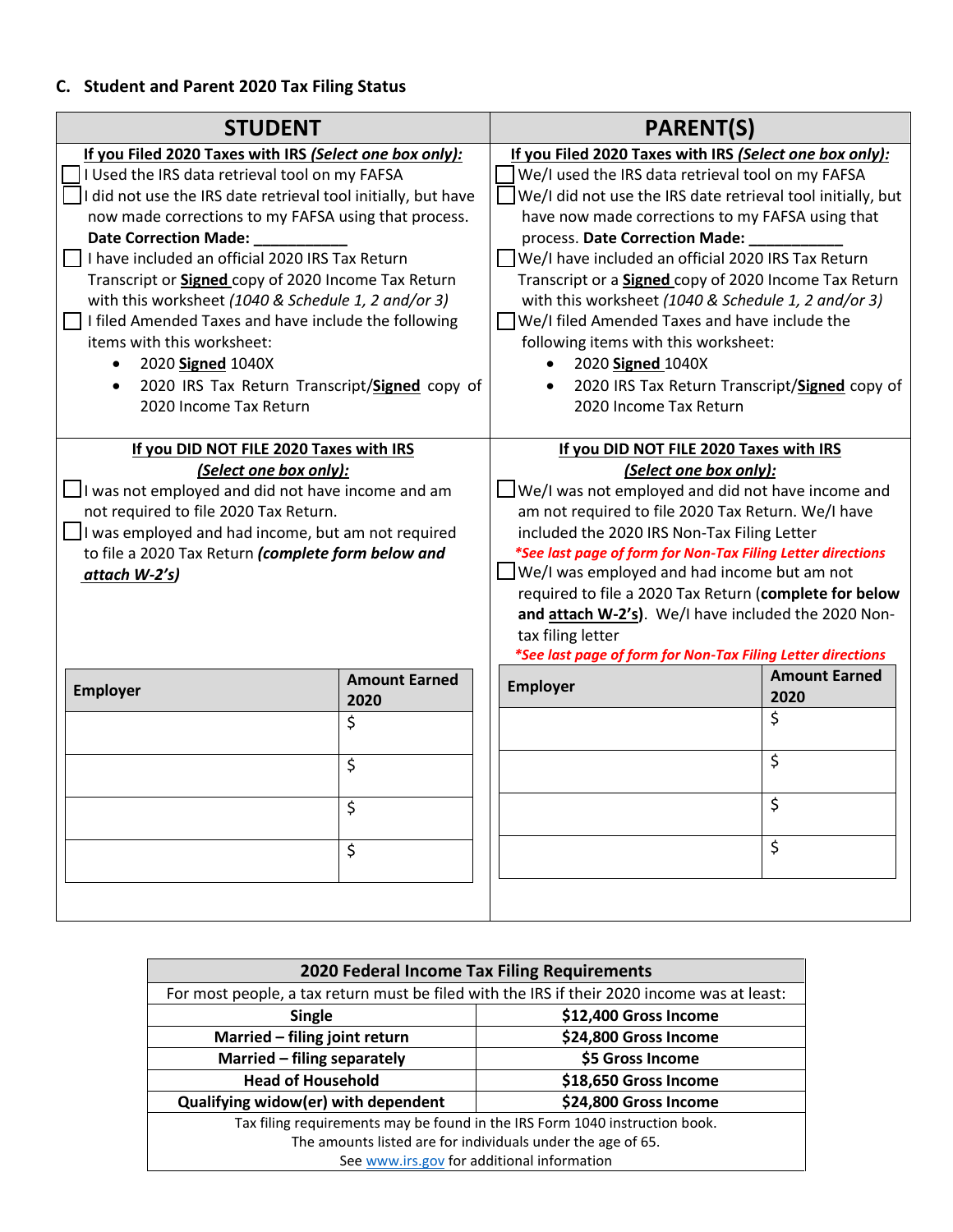Student Name: \_\_\_\_\_\_\_\_\_\_\_\_\_\_\_\_\_\_\_\_\_\_\_\_\_\_\_\_\_\_\_\_\_

#### **D. Parent/Stepparent Additional Financial Information**

- **1.** In 2020 did the parent(s) you reported in section B of this form Receive child support because of divorce, separation, or legal requirements? *Yes (complete chart below) No*
- *2.* In 2020 did the parent(s) you reported in section B of this form Pay child support because of divorce, separation, or legal requirements? *Yes (complete chart below) No*

**\*\*If yes to questions 2 and/or 3, please complete the form and** *attach proof of child support Received/Paid for 2020* **(Child Support Enforcement Printout)** 

| <b>Name of Person</b><br><b>Who Paid Child</b><br><b>Support</b> | Name of Person<br>Who Received<br><b>Child Support</b> | Name of Child for<br><b>Whom Child</b><br><b>Support was Paid</b> | Age of Child for<br><b>Whom Child</b><br><b>Support was Paid</b> | Amount of<br><b>Child Support</b><br><b>Paid in 2020</b> | Amount of<br><b>Child Support</b><br>Received in<br>2020 |
|------------------------------------------------------------------|--------------------------------------------------------|-------------------------------------------------------------------|------------------------------------------------------------------|----------------------------------------------------------|----------------------------------------------------------|
|                                                                  |                                                        |                                                                   |                                                                  |                                                          |                                                          |
|                                                                  |                                                        |                                                                   |                                                                  |                                                          |                                                          |

*\*\*If more space is needed, please write information on the back of this form*

#### **E: Signatures:**

#### *I certify that all the information reported on this worksheet is complete and correct.*

| Requires physical signatures. Unsigned forms or those with digital /electronic/types signatures will be returned. |       |  |  |
|-------------------------------------------------------------------------------------------------------------------|-------|--|--|
| <b>Student Signature:</b>                                                                                         | Date: |  |  |
|                                                                                                                   |       |  |  |
| <b>Parent Signature:</b>                                                                                          | Date: |  |  |
|                                                                                                                   |       |  |  |

| **Warning: If you purposely give false | <b>Bismarck State College Financial Aid Office</b> |
|----------------------------------------|----------------------------------------------------|
|                                        | Mail: PO Box 5587, Bismarck, ND 58506              |
| or misleading information on this      | Drop Off: 1500 Edwards Ave, Schafer Hall, Room 138 |
| worksheet, you may be fined, be        | Email: bsc.financialaid@bismarckstate.edu          |
| sentenced to jail, or both.            | Fax: 701-224-2402                                  |
|                                        | Phone: 701-224-5494                                |
|                                        |                                                    |